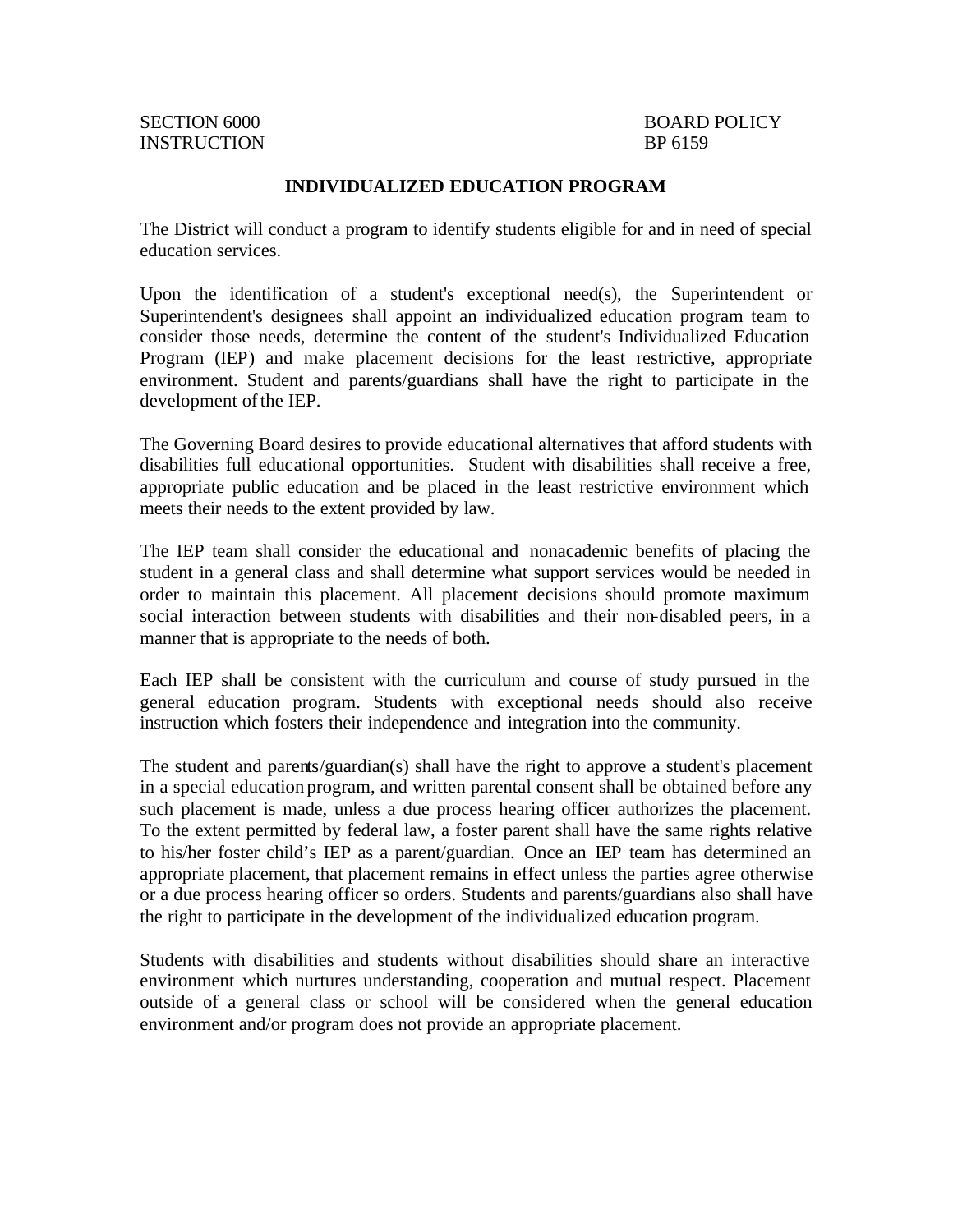A special education or general education teacher may request a review of the classroom assignment of an individual with exceptional needs in accordance with procedure set forth in administrative regulations.

Legal Reference:

#### **EDUCATION CODE**

51225.3 Requirements for High School Graduation and Diploma 56055 Foster Parents 56221 Adoption of Policies 56321.5 Notice to Include Right to Electronically Record 56340-56347 Instructional Planning and Individualized Education Program

## **CODE OF REGULATIONS, TITLE 5**

3022 Assessment Plan

3023 Assessment

3024 Transfer

3040 Individualized Education Program Implementation

3042 Extended School Year

3068 Review of Individualized Education Program

## **UNITED STATES CODE, TITLE 20**

12328 Family Educational Rights and Privacy Act of 1974 1400 et seq. Individuals with Disabilities Education Act

## **CODE OF FEDERAL REGULATIONS, TITLE 34**

300.340-349 Individualized Education Programs

300.503 Independent Educational Assessment

300.533 Placement Procedures

300.550-300.553 Least Restrictive Environment; Alternative Placements;

Placement; Nonacademic Settings

## Board Policy Reference:

BP 0430 Comprehensive Local Plan

BP 6159.1 Procedural Safeguards and Complaints

BP 6159.2 Non Public Non Sectarian School and Agency Services

BP 6159.3 Appointment of Surrogate Parent

BP 6164.4 Identification of Individuals with Exceptional Needs

ADOPTED: 10/26/77; Rev. 12/10/86

REVISION/REDESIGNATION: 2/23/94 (BP 113 -Special Education) REVISED: 11/16/94 REVISED: 5/12/04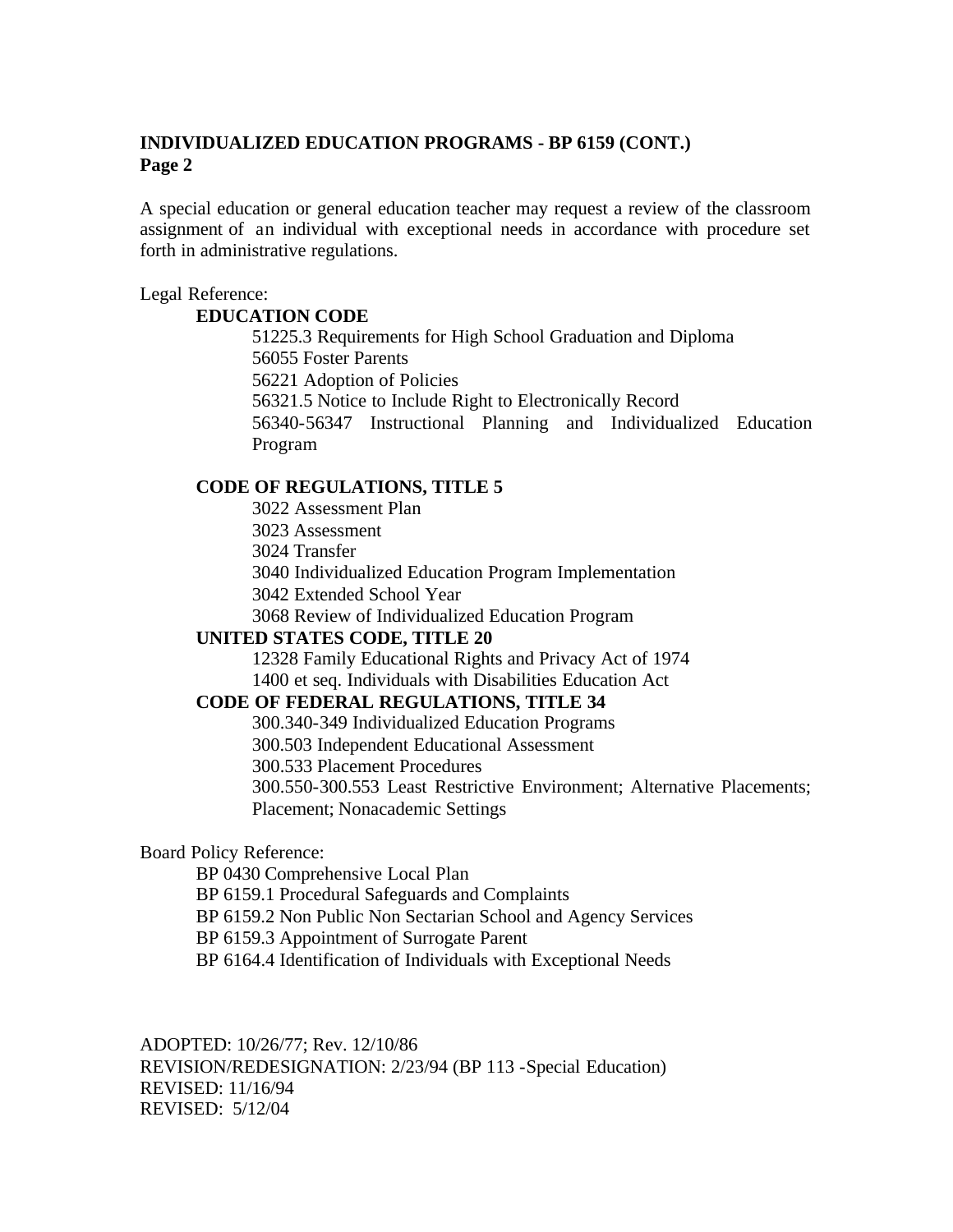# SECTION 6000 ADMINISTRATIVE PROCEDURES

#### **INDIVIDUALIZED EDUCATION PROGRAM**

#### Curriculum

The curriculum for students in special education can have a high school graduation (diploma) emphasis, a functional skills emphasis or -a combined emphasis. The determination of the student's focus is a result of the decision of the Individualized Education Program (IEP) Team that includes the parent, and student when appropriate. The student should be a part of the team whenever possible. The high school diploma requirements are included in the District Curriculum. The functional skills approach is described in the SELPA Functional Activities Curriculum Framework Procedural Guidelines for Instruction in the Vocational Domain and the Suggested Programmatic Guidelines for Effective Implementation of Community Based Instruction.

#### Search and Serve

The sites will conduct a search and serve program for possible special education students not yet identified. This will be an on going process that will be documented by each site. Sites will document the referrals and timelines of assessment and IEP Team meetings.

#### Individualized Education Program (IEP) Team

The IEP team for any student with a disability shall include at least the following members: (Education Code 56341)

- 1. An administrator who is knowledgeable of program options appropriate for the student and qualified to provide or supervise the provision of special education.
- 2. If the student is or may be participating in the regular education program, at least one regular education teacher. If more than one regular education teacher is providing instructional services to the student, the district may designate one such teacher to represent the others.
- 3. At least one special education teacher (present teacher) or, where appropriate, at least one special education provider for the student. If the student does not presently have a teacher, this member shall be:
	- a. The teacher with the most recent and complete knowledge of the student, one who has also observed the student's performance in an appropriate setting,
	- b. or a special education teacher qualified to teach at the student's age level.
- 4. One or both of the student's parents/guardians, or a representative chosen by the parent/guardian pursuant to the Code of Federal Regulations, Title 34, Part 300.345, or both.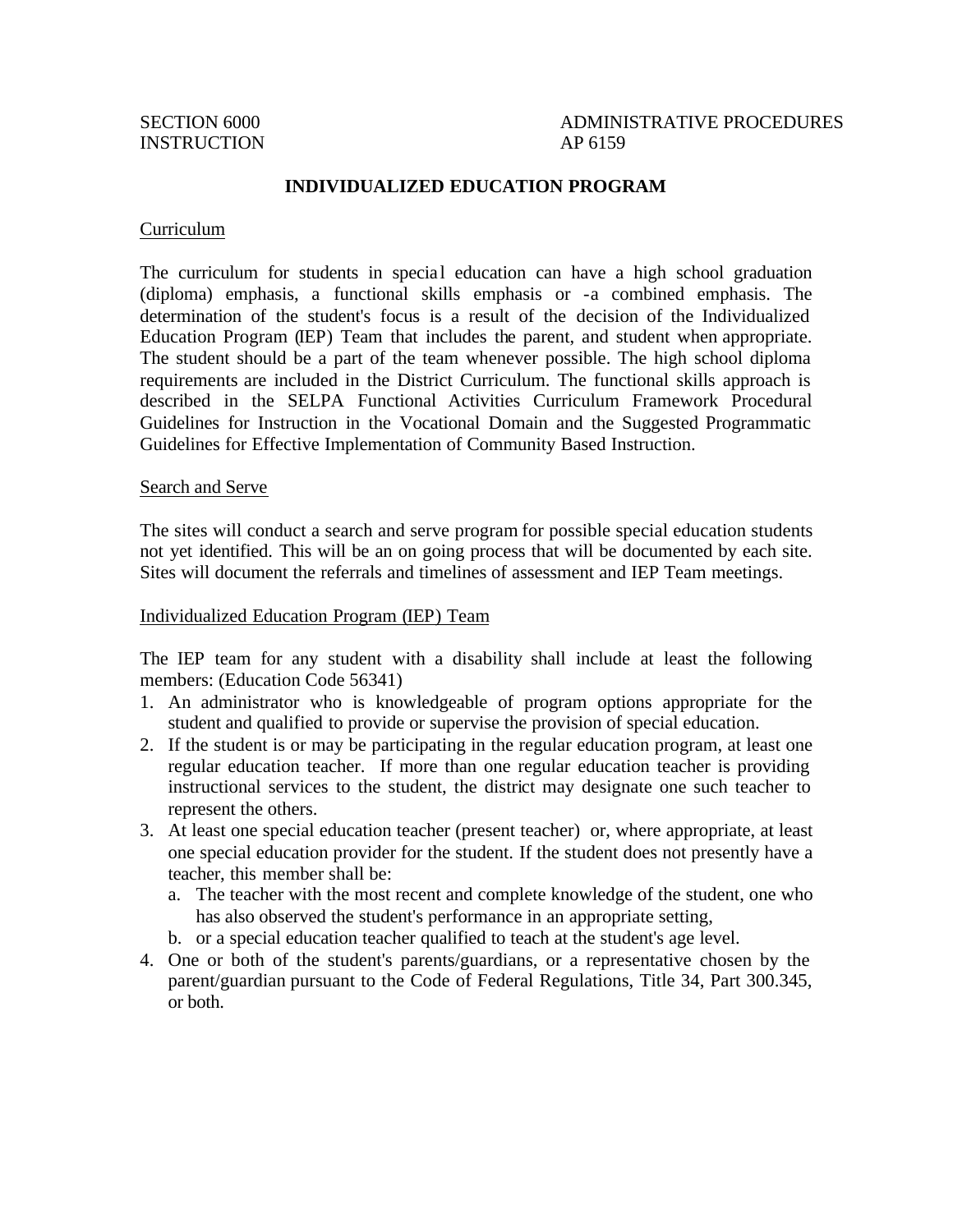When appropriate, the IEP team also shall include:

- 5. The student with the disability. If the student does not attend the IEP team meeting, the district shall take other steps to ensure that the student's preferences and interests are considered.
- 6. For transition service participants pursuant to 34 CFR 300.347
- 7. A representative of the group home in cases where a student with disabilities has been placed in a group home by a juvenile court
- 8. Other individuals at the discretion of the parents/guardian(s), or district.

For a child who has been evaluated for the purpose of developing, reviewing or revising the IEP, a member of the evaluation team shall be present or at least one of the persons present shall be knowledgeable about the evaluation (assessment) procedures, familiar with the results of the student's previous assessment, if any, and qualified to interpret the results of the assessment which are significant to development of the student's IEP.

For students with suspected learning disabilities, at least one member of the IEP team shall be a person other than the student's regular teacher who has observed the student's educational performance in an appropriate setting. If the student is not enrolled in school, a team member shall observe the student in an appropriate environment. (Education Code 56341)

Any of the following may participate, as appropriate:

- 1. The program specialist, school psychologist, school nurse, school social worker, counselor, or other student services worker who has conducted an assessment of the student, when the assessment is significant to the development of the IEP.
- 2. Any other person whose competence is needed because of the nature and extent of the student's disability.
- 3. A translator fluent in the student's primary language.

## Individualized Education Program (IEP)

The IEP shall be a written statement determined in a meeting of the IEP team. It shall include at least the following: (Education Code 56345)

- 1. The present levels of the student's educational performance.
- 2. Annual measurable goals, including benchmarks or short-term instructional objectives.
- 3. A statement of the specific special educational instruction and supplementary aids and services to be provided to the student, or on behalf of the student, and a statement of the program modifications, accommodations and/ or supports for school personnel that will be provided for the student to:
	- a. advance appropriately toward attaining the annual goals
	- b. be involved and progress in the general curriculum in accordance with item #1 above and to participate in extracurricular and other nonacademic activities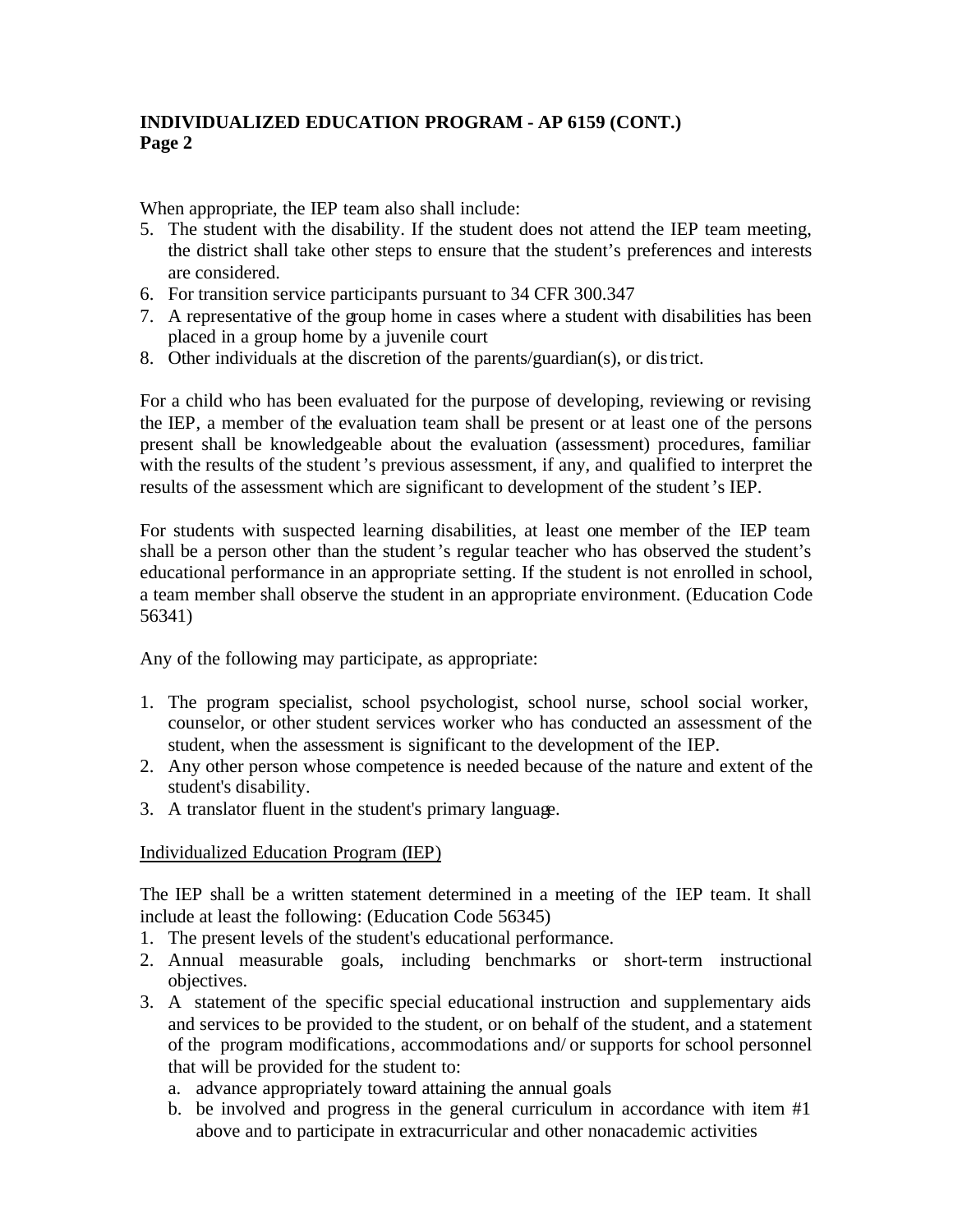- c. be educated and participate with other students with disabilities and nondisabled students in the activities described in Education Code 56345.
- 4. The extent to which the student will be able to participate in regular educational programs.
- 5. The projected date for beginning of the services and ,modifications described in item # 3 above, and anticipated frequency, location and duration of such services and modifications.
- 6. A statement of participation in the California High School Exit Exam (CAHSEE) and the Standardized Testing and Reporting Program (STAR) with appropriate accommodations. If the IEP team determines that the student will not participate in the administration of a state or district assessment of student achievement, the IEP shall include a statement as to why that assessment is not appropriate for the student and how the student will be assessed.
- 7. Appropriate objective criteria, evaluation procedures and schedules for determining, on at least an annual basis, whether short-term instructional objectives are being achieved.
- 8. A statement of:
	- a. How the student's progress toward the annual goals described in item # 2 above will be measured
	- b. How the student's parents/guardians will be regularly informed (by such means as periodic report cards), at least as often as parents/guardians of nondisabled students, of:
		- (1) Their child's progress towards the annual goals described in item # 2 above
		- (2) The extent to which that progress is sufficient to enable the student to achieve the goals by the end of the year
- 9. A statement of transition service needs, as defined in Education Code 56345.1 as follows:
	- a. Beginning at age 14 (or younger if determined appropriate by the IEP team, and updated annually, a statement of transition service needs of the student under the applicable components of the IEP that focus on the student's courses of study (such as participation in Advance Placement courses or a vocational education program)
	- b. Beginning at age 16 (or younger if determined appropriate by the IEP team) and annually thereafter, a statement of needed transition services for the student, including, when appropriate, a statement of the interagency responsibilities or any needed linkages.
	- c. Beginning at lease one year before the student reaches age 18, a statement that the student has been informed of his/her rights, if any, pursuant to the Individuals with Disabilities Education Act that will transfer to the student upon reaching age 18 pursuant to 20 USC 1115 (m), 34 CFR 300.517 and Education Code 56041.

Where appropriate, the IEP shall also include: (Education Code 56345)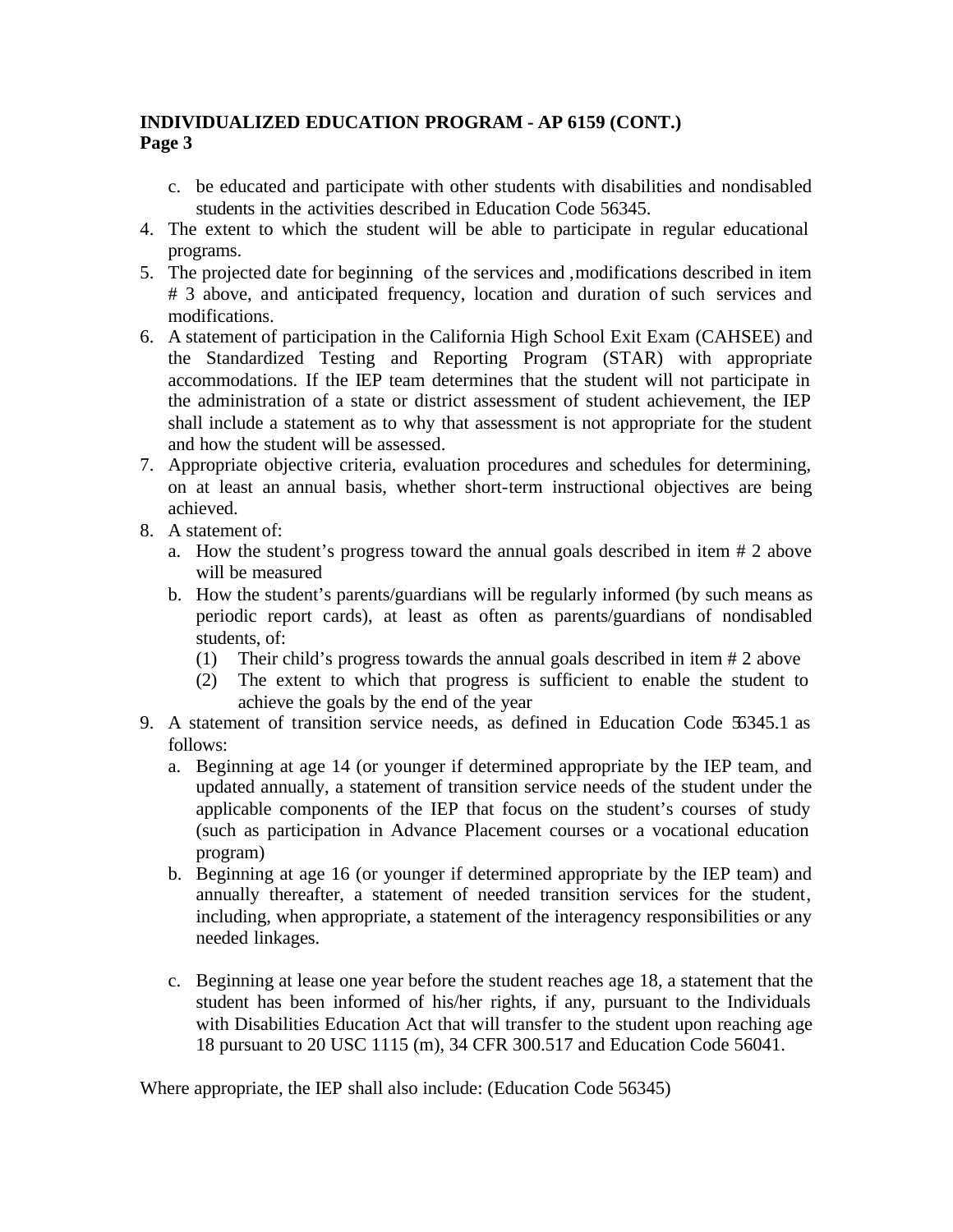- 1. Vocational education, career education or work experience education in preparation for remunerative employment, and/or functional skill training, for students in grades 9-12, or of comparable chronological age.
- 2. For students in grades 9-12, any alternative means and modes necessary for the student to complete the district's prescribed course of study and to meet or exceed standards required for graduation.
- 3. Linguistically appropriate goals, objectives, programs and services for students whose primary language is not English.
- 4. Extended school year services when needed, as determined by the IEP team.
- 5. Provision for transition into the regular class program if the student is to be transferred from a special class, or nonpublic, nonsectarian school into a regular class in a public school for any part of the school day.

The IEP shall include descriptions of activities provided to:

- a. Integrate the student into the regular education program, including the percentage of time spent on the activity each day or week.
- b. Support the transition of the student from the special education program into the regular education program.
- 6. Specialized services, materials and equipment for students with low incidence disabilities, consistent with the guidelines of Education Code 56136.
- 7. A statement of any individual modifications in the administration of state or district assessments of student achievement that are needed in order for the student to participate in such assessments.

A regular education or special education teacher may request a review of the classroom assignment of an individual with exceptional needs by submitting a written request to the Principal or designee. The Principal or designee shall consider the request within 20 days of receiving it, not counting days in July and August. If his/her review indicates a change in the student's placement, instruction and/or related services, the Principal or designee shall convene an IEP meeting, which shall be held within 30 days of the Principal's or designee's review, not counting days in the July or August, unless the student's parent/guardian consents to an extension of time.

The IEP team shall meet whenever: (Education Code 56343)

- 1. A student has received an initial formal assessment. The team may meet when a student receives any subsequent formal assessment
- 2. The student demonstrates a lack of anticipated progress
- 3. The parent/guardian or teacher requests a meeting to develop, review, or revise the IEP
- 4. At least annually, to review the student's progress, the IEP, and the appropriateness of placement; and to make any necessary revisions.

 The IEP team shall conduct this review. Others may participate if they have essential expertise or knowledge.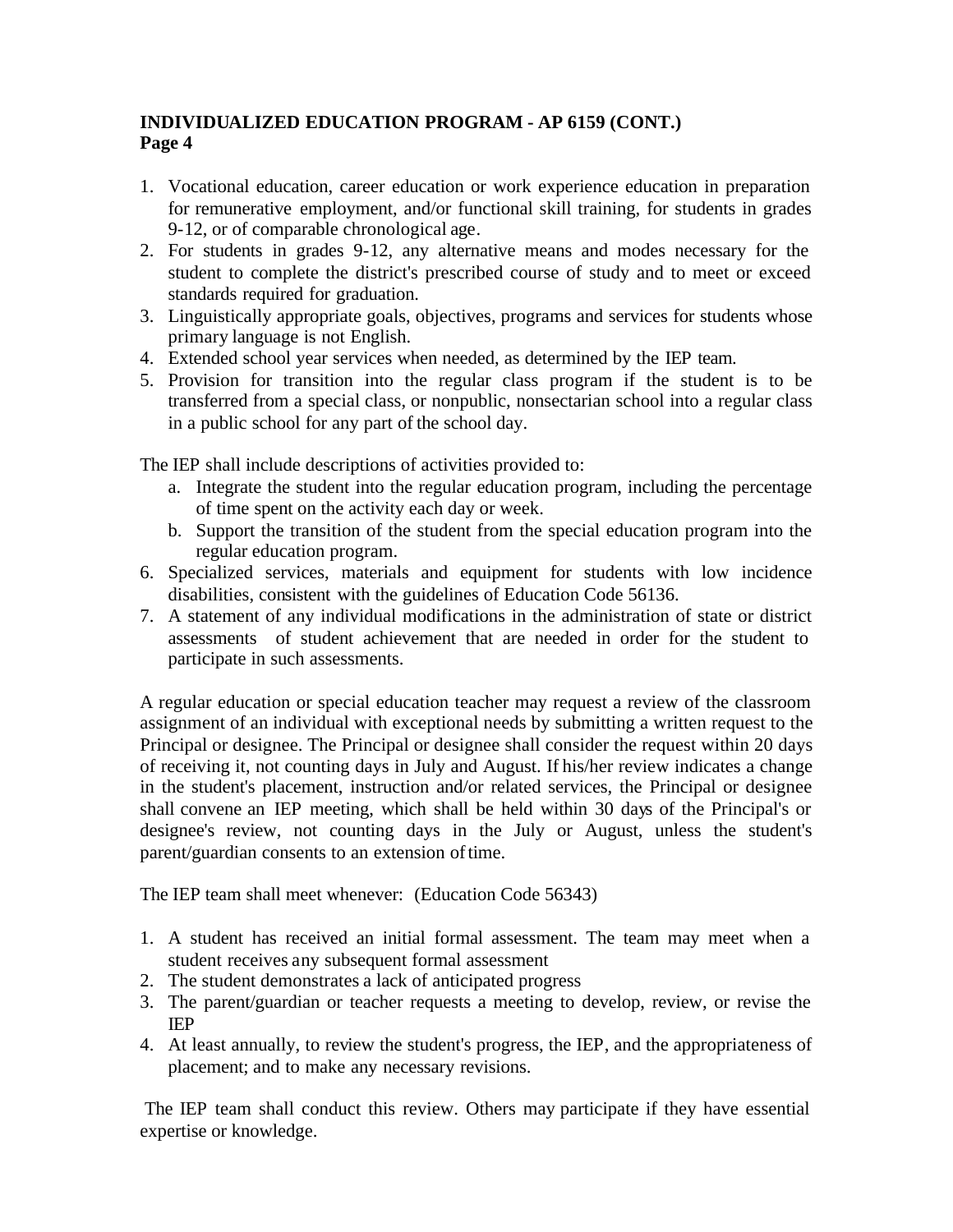When a parent/guardian requests an IEP team meeting to review the IEP, the team shall meet within 30 days of receiving the parent's/guardian's written request, not counting days between the student's regular school sessions, terms, or days of school vacation in excess of five school days. If a parent/guardian makes an oral request, the district shall notify the parent/guardian of the need for a written request and the procedure for filling a written request. (Education Code 56343.5)

An IEP required as a result of an assessment of the student shall be developed within 50 days(not counting days between the student's regular school sessions, terms or days of school vacation in excess of five school days) from the date of receipt of the parent/guardian's written consent for assessment, unless the parent/guardian agrees, in writing, to an extension. An IEP required as a result of an assessment of a student shall be developed within 30 days after the commencement of the subsequent regular school year for each student for whom a referral has been made 20 days or less prior to the end of the regular school year. In the case of student school vacation, the 50-day time limit shall recommence on the date that student school days reconvene. (Education Code 56344)

At each IEP meeting convened by the district, the district administrator or specialist on the team shall inform the parent/guardian and student of the federal and state procedural safeguards included in the notice of parent rights provided pursuant to Education Code 56321.

Parents/guardians and the district shall have the right to electronically record the proceedings of individualized education program meetings on an audio tape recorder, provided members of the IEP team are notified of this intent at least 24 hours before the meeting. If the district gives notice of intent to audio tape a meeting, and if the parent/guardian objects or refuses to attend because the meeting would be tape recorded, the meeting shall not be tape recorded. Parents/guardians also have the following rights:

- 1. To inspect and review the tape recordings
- 2. To request that the tape recordings be amended if the parent/guardian believes they contain information that is inaccurate, misleading, or in violation of the privacy rights or other rights of the individual with exceptional needs
- 3. To challenges, in a hearing, information that the parent/guardian believes is inaccurate, misleading, or in violation of the individual's privacy rights or other rights. (Education Code 56341)

If no parent/guardian can attend the meeting, the Superintendent or designee shall use other methods to ensure parent/guardian participation, including individual or conference telephone calls. (34CFR 300.345; Education Code 56341.5.

An IEP meeting may be conducted without parent/guardian in attendance if the district is unable to convince the parent/guardian that he/she should attend. In this case, the district shall maintain a record of its attempts to arrange a mutually agreed upon time and place for the meeting, including:

1. Detailed records of telephone calls made or attempted and the results of those calls and copies of correspondence sent to the parent/guardian and any response received.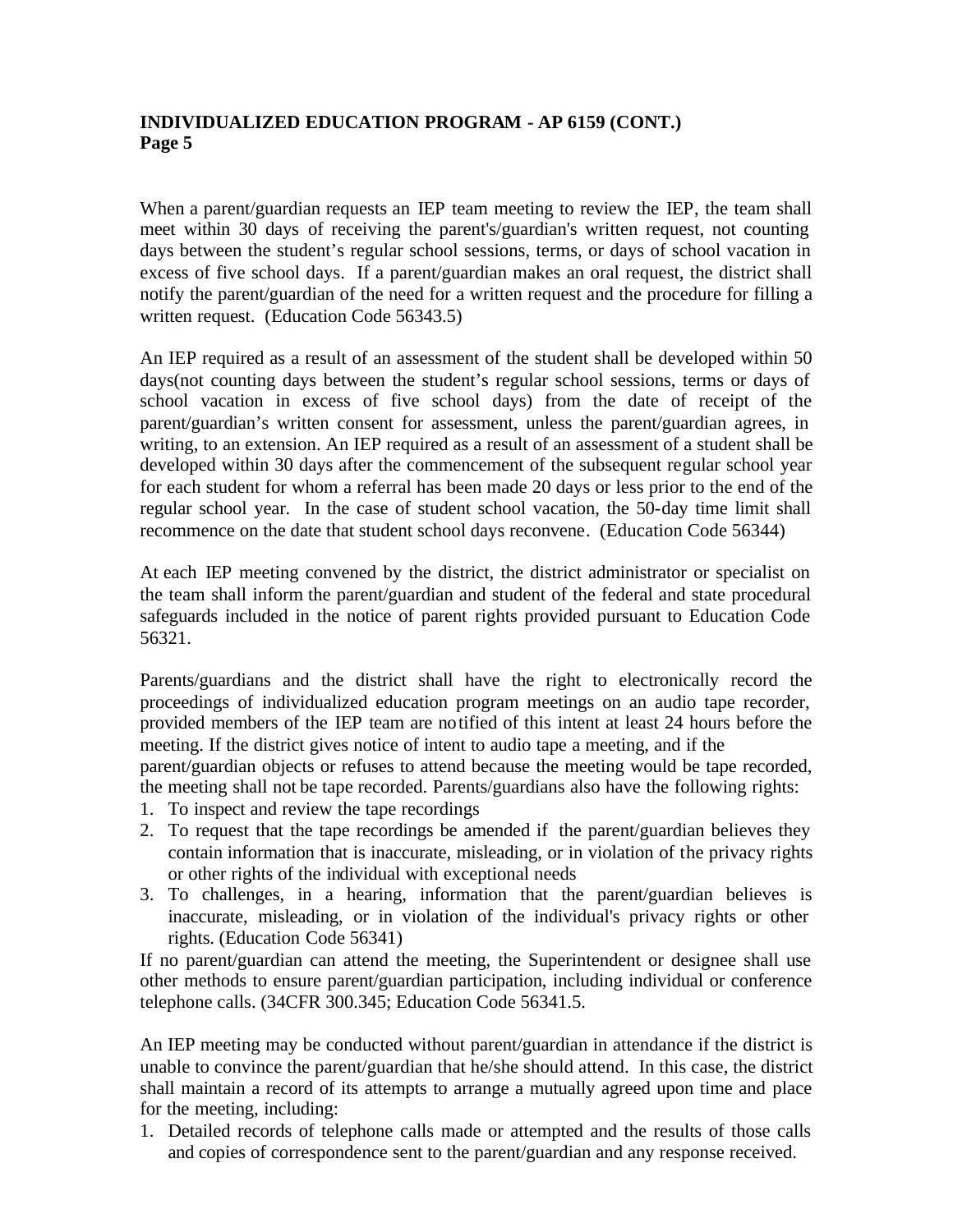2. Detailed records of visits made to the parent/guardian's home or place of employment and the results of those visits.

## Development, Review and Revision of the IEP

In developing the IEP, the IEP team shall consider the following:

- 1. The strengths of the student and the concerns of the parents/guardians for enhancing the education of their child.
- 2. The results of the initial assessment or most recent assessment of the student
- 3. As appropriate, the results of the student's performance on any general state or district assessment programs.
- 4. In the case of a student whose behavior impedes his/her learning or that of others, if appropriate, positive behavioral interventions, strategies and supports to address that behavior.
- 5. In the case of a student with limited English proficiency, the language needs of the student as such needs relate to the student's IEP.
- 6. In the case of a student who is blind or visually impaired, the need to provide for instruction in Braille and the use of Braille unless the IEP team determines, after an evaluation of the student's reading and writing skills, needs, and appropriate reading and writing media, that instruction in Braille or the use of Braille is not appropriate for the student.
- 7. The communication needs of the student, and in the case of a student who is deaf or hard of hearing, the student's language and communication needs, opportunities for direct communications with peers and professional personnel in the student's language and communication mode, academic level, and full range of needs, including opportunities for direct instruction in the student's language and communication mode.

The team shall also consider the related services and program options that provide the student with an equal opportunity for communication access, including the following:

- a. The student's primary language mode and language, which may include the use of spoken language with or without visual cues and/or the use of sign language
- b. The availability of a sufficient number of age, cognitive and language peers of similar abilities
- c. Appropriate, direct and ongoing language access to special education teachers and other specialists who are proficient in the student's primary language mode and language
- d. Services necessary to ensure communication-accessible academic instructions, school services and extracurricular activities
- e. Whether the student requires assistive technology devices and services

If, in considering the special factors in items #1-7 above, the IEP team determines that a student needs a particular device or service, including an intervention, accommodation or other program modification, in order to receive a free and appropriate public education, the IEP team must include a statement to that effect in the student's IEP. (34 CFR 300.346; Education Code 56341.1)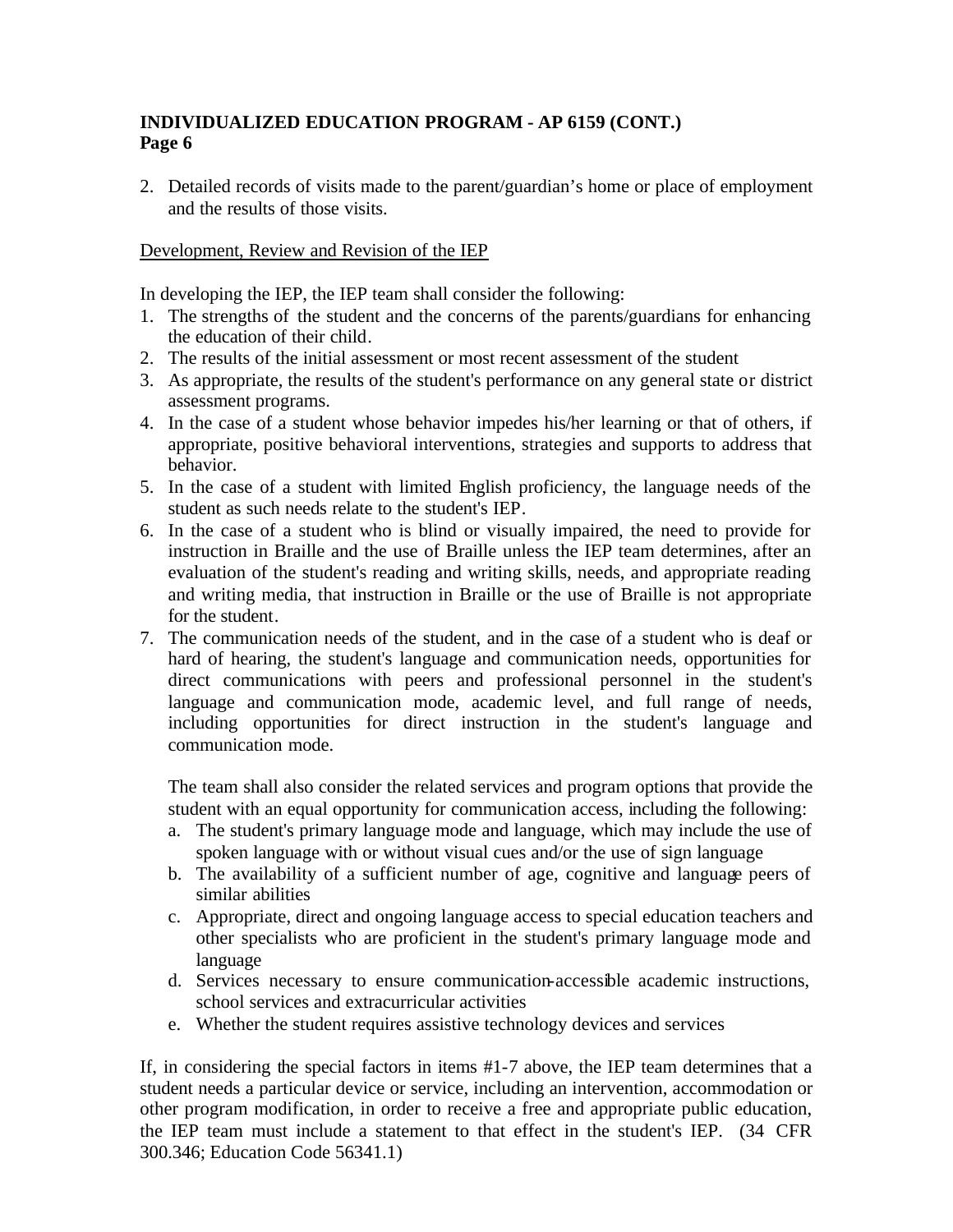The IEP may be revised, as appropriate, to address:

- 1. Any lack of expected progress toward the annual goals and in the general curriculum, where appropriate.
- 2. The results of any reassessment conducted pursuant to Education Code 56381.

A reassessment of the student shall be conducted at least once every three years, or more frequently if conditions warrant a reassessment, or if the student's parent/guardian or teacher requests a reassessment and a new IEP to be developed. (Education Code 56381)

- 3. Information about the student provided to or by the parents/guardians regarding review of evaluation data pursuant to Education Code 56381(b)
- 4. The student's anticipated needs
- 5. Factors used to develop the IEP pursuant to Education Code 56341.1(a) and described above
- *6.* Other matters

As a member of the IEP team, the regular education teacher shall, to the extent appropriate, participate in the development, review and revision of the student's IEP, including assisting in the determination of:

- 1. Appropriate positive behavioral interventions and strategies for the student
- 2. Supplementary aids and services, program modifications or supports for school personnel that will be provided for the student, consistent with 34 CFR 300.347(a)(3)

Whenever a special education student transfers into the district from another district not part of this district's SELPA, the Superintendent or designee shall ensure that the student is immediately provided an interim placement for a period not to exceed 30 days. This interim placement shall be in accordance with either the student's existing IEP to the extent possible within existing resources, or a new IEP, unless the parent/guardian agrees otherwise. Before the expiration of the 30-day period, the IEP team shall review the interim placement and shall make a final recommendation. The team may utilize information, records, and reports from the district or county program from which the student transferred. (Education Code 56325)

On an annual basis, all IEPs shall be reviewed for student progress, appropriateness of placement and to include any necessary revisions. (Education Code 56380)

## Due Process/Mediation

Education Code 56346 requires the implementation, without delay, of all components of the IEP to which the parent/guardian has consented. If the parent/guardian does not consent to a necessary part of the proposed program, the district must initiate a due process hearing or hold a prehearing mediation conference.

A student shall not be required to participate in all or part of any special education program unless the parent/guardian is first informed in writing of the facts that make participation in the program necessary or desirable and the contents of the IEP, and the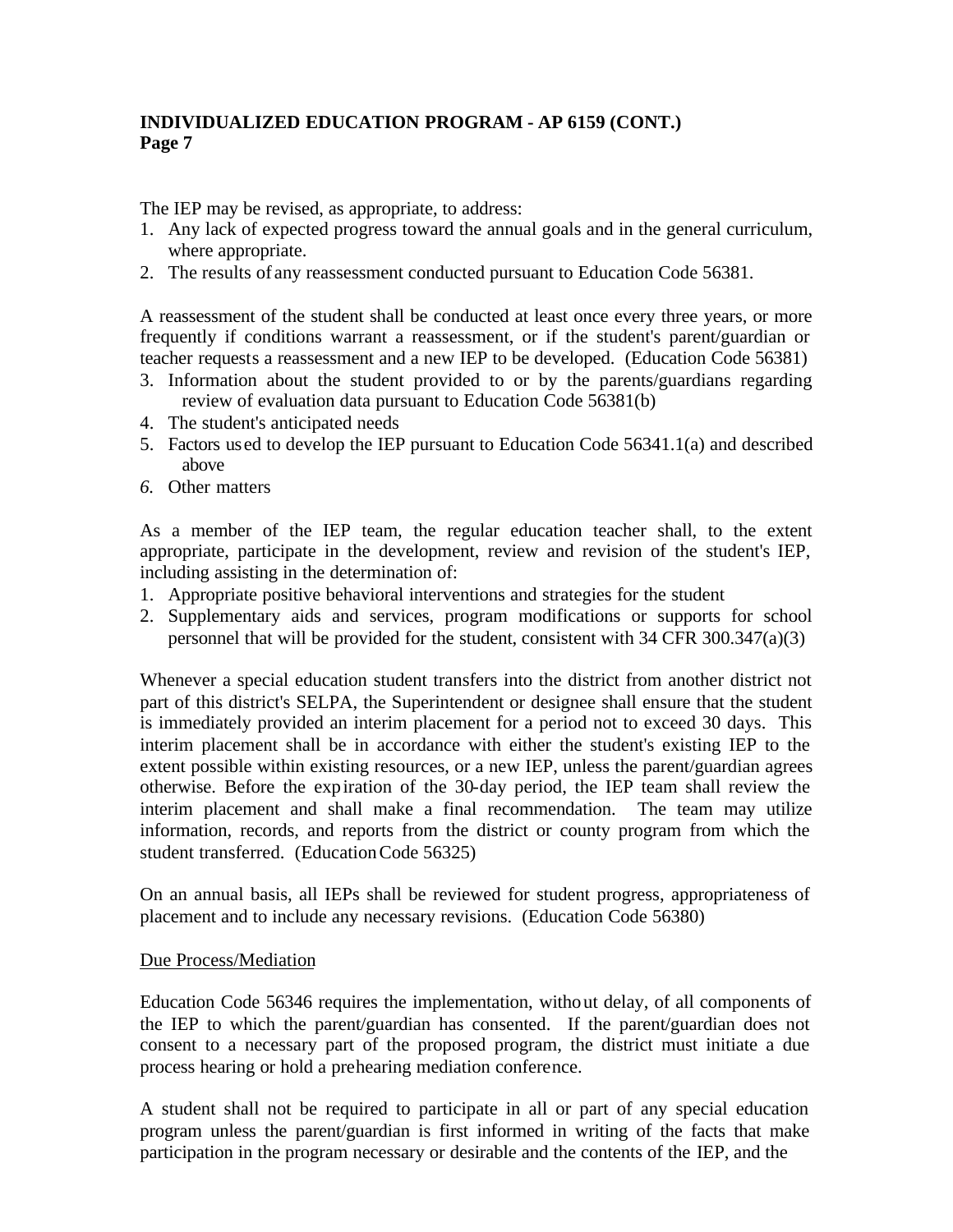parent/guardian consents, in writing, to all or part of the IEP after receiving this notice. If the parent/guardian does not consent to all of the components of the IEP, then those components of the IEP to which the parent/guardian has consented shall be implemented so as not to delay providing instruction and services to the student. (Education Code 56346)

If the Superintendent or designee determines that a part of the proposed IEP to which the parent/guardian does not consent is necessary in order to provide a free and appropriate public education to the student, he/she shall either initiate a due process hearing or a prehearing mediation conference with the state pursuant to Education Code 56500.3. While the due process hearing or prehearing mediation conference is pending, the student shall remain in his/her current placement unless the parent/guardian and the Superintendent or designee agree otherwise. (Education Code 56346)

While a due process hearing is pending, the Superintendent or designee may choose to meet informally with the parent/guardian pursuant to Education Code 56502 or may hold a mediation conference pursuant to Education Code 56503. If a due process hearing is held, the hearing decision shall be the final administrative determination and shall be binding upon the parties. (Education Code 56346)

# Legal Reference: **EDUCATION CODE** 56040-56048 Timelines and Educational Rights 56136 Low Incidence 56195 Local Plan 56320-56330 Testing and Assessment 56340-56347 Instructional Planning and Individualized Education Program 60640-60649 Standardized Testing and Reporting Program 60850-60859 High School Exit Examination **CODE OF REGULATIONS, TITLE 5** 3020 Assessment Plan

3023 Assessment 3024 Transfer 3040 Individualized Education Program Implementation 3042 Extended School Year 3068 Review of Individualized Education Program

## **UNITED STATES CODE, TITLE 20**

1232g Family Educational Rights and Privacy Act of 1974

1400 et seq. Individuals with Disabilities Education Act

## **CODE OF FEDERAL REGULATIONS, TITLE 34**

300.340-349 Individualized Education Programs

300.503 Independent Educational Assessment

300.533 Placement Procedures

300.550-300.553 Least Restrictive Environment; Alternative Placements; Placement; Nonacademic Settings